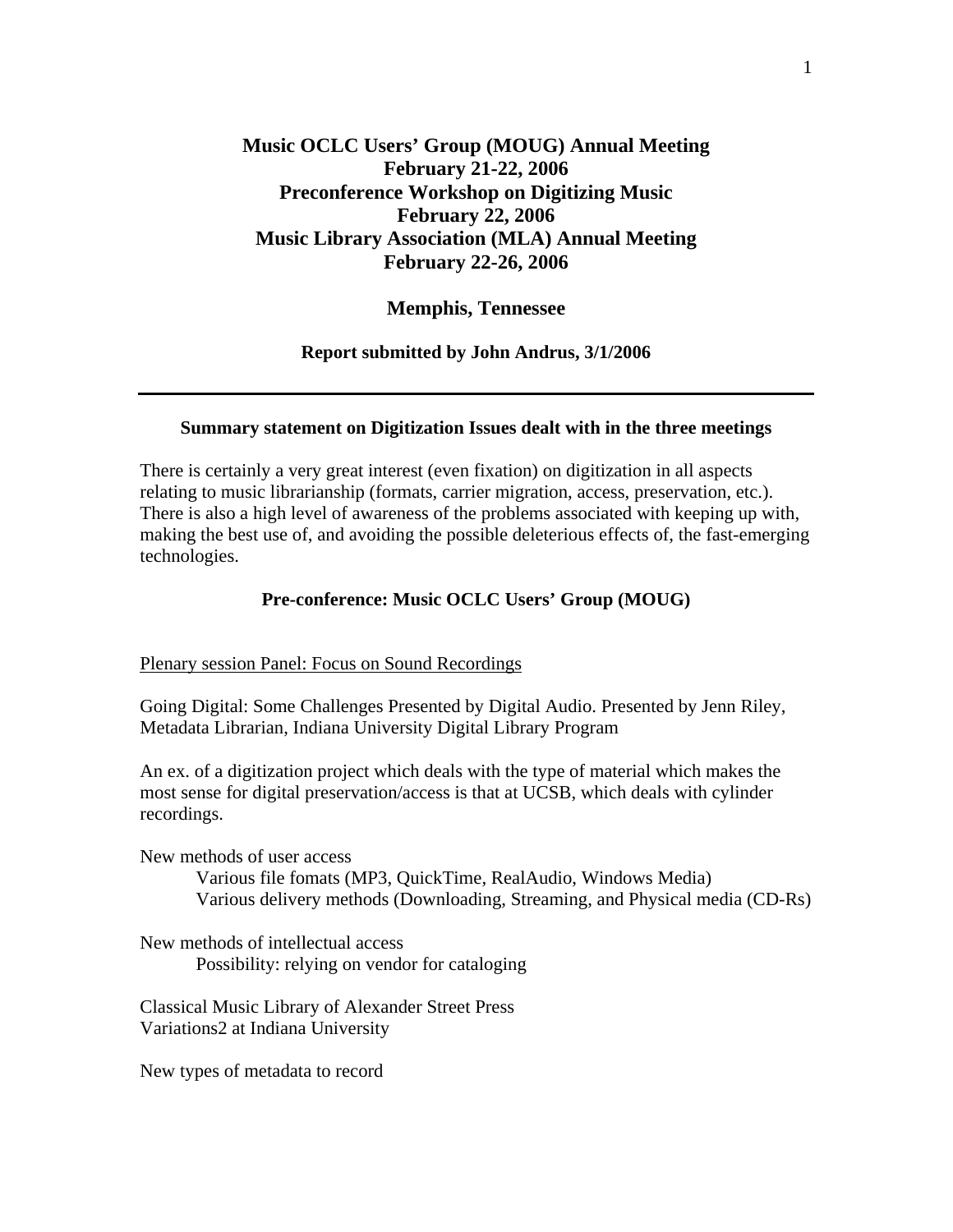Technical metadata, AES schema (used to help interpret data after much time has passed)

 Structural metadata showing relationship of original to digital version (ex. from Variations2 of the 4 tracks of a Beethoven symphony presented in an outline as subheadings under the title of the symphony—instead of as 4 unrelated tracks)

Trend: more people become involved (in addition to catalogers)

Additional Resources

Technical metadata: Forthcoming schema from Audio Engineering Society Structural metadata: METS http://www.oclc.org/research/projects/pmwg/

**\_\_\_\_\_\_\_\_\_\_\_\_\_\_\_\_\_\_\_\_\_\_\_\_\_\_\_\_\_\_\_\_\_\_\_\_\_\_\_\_\_\_\_\_\_\_\_\_\_\_\_\_\_\_\_\_\_\_\_\_\_\_\_\_\_\_\_\_\_\_\_\_\_\_\_**

Cataloging issues. Presented by Jay Weitz

AACR2 rules derived from those for books. 3.42% of recordings on WorldCat are sound recordings.

Desperate rush to catch up with recording industry's technical advance.

Difference between a musical and a non-musical sound recording (coded "j" and "i" respectively)

Use of 006 for issues containing two formats (e.g. a CD and a CD-Rom)

007 field running out of available letters for codes. Who uses it anyway?

Problems of 028 field (for publishers' nos.) and 024 field (UPN has been borrowed by various publishers for their publishers' nos.)

Chief source issues (cover of CD container can be the cover of the inserted booklet)

Dates: complications are increasing exponentially (as, for example, with the MP3 streaming of a digital version of an analog recording).

### **Pre-conference: MLA Continuing Education Workshop on Digitizing Music**

1. Planning Your Digitization Project. Presented by Amy Maroso-Hatcher, Project Coordinator, Illinois Digitization Institute, Univ. of Ill. At Urbana-Champaign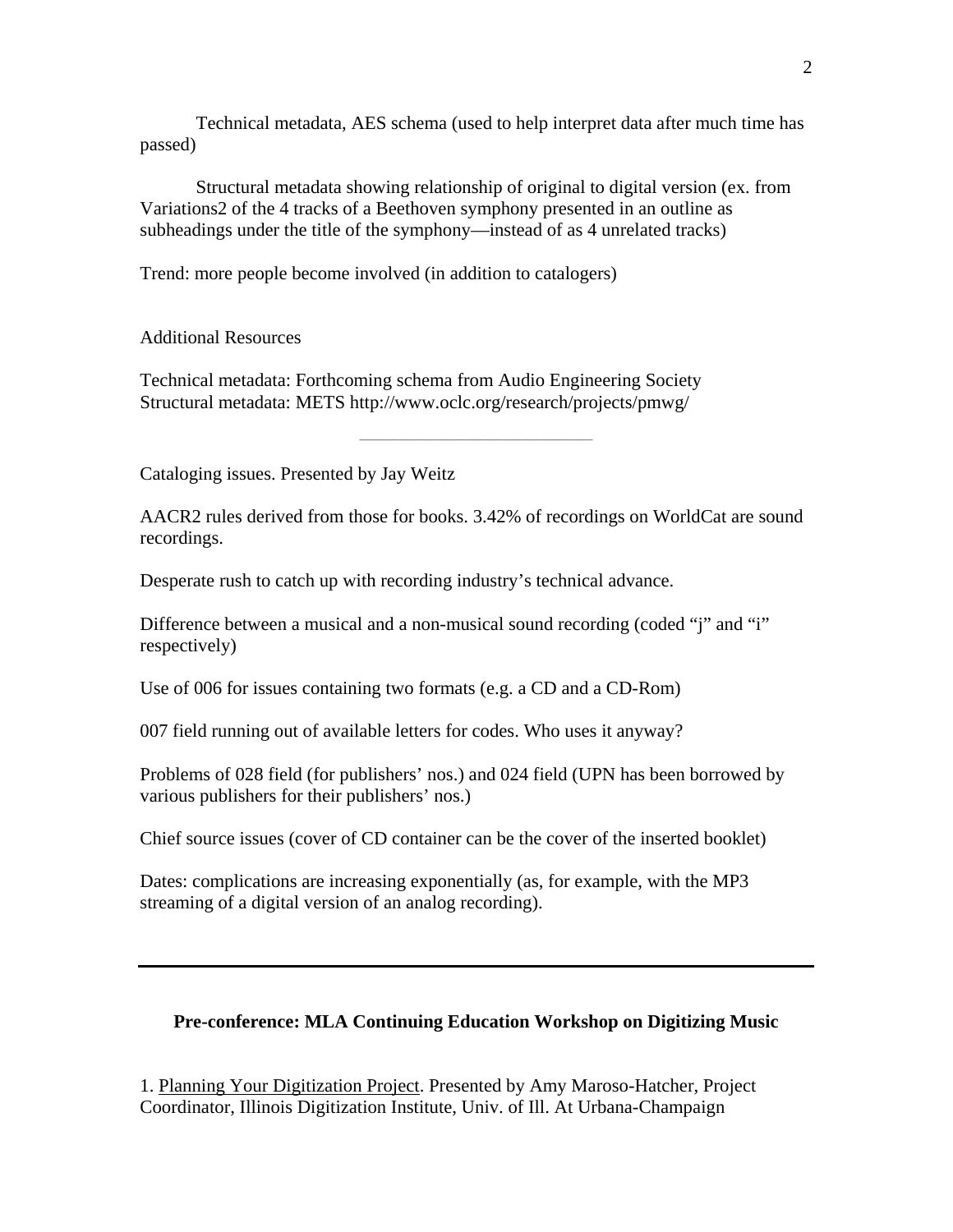The Illinois Digitization Institute – What Digitization is – The Big Thing: Access – Three Keys to Successful Digital Projects – Planning: Main Questions to Ask – A Critical Look at Your Collection – Planning Intellectual Property – Doing the Work: In-house – Doing the Work: Outsourcing – Planning: Timeline – Planning: Access – How Much Will It Cost? – Equipment Needs: Computer – Equipment: Scanners – Buying a Flatbed Scanner – Specialized Scanners (film-slide, large-format, and planetary) – Equipment: Digital Cameras – Equipment: Software – Best Practices for Image Scanning – Western States Digital Standards Group (WSDSG) – UIUC Library – Cornell University Library – Recordable CDs – Displaying Images – The Power of 3 (Master, Access, Thumbnail images) – Database Design – Metadata (role of) – Metadata: Which Scheme? – Keys to Good Metadata – Shareable Metadata (definition and best practices) – Final Thoughts – Contact Info.

2. [Report on Collection Evaluation systems: (1) by need to preserve content (on account of its "resource value": deemphasized in this session), and (2) by need to preserve recording itself—using Field Audio Collection Evaluation Tool (FACET) (emphasized here). Presented by Mike Casey, Archives of Traditional Music Indiana University].

**\_\_\_\_\_\_\_\_\_\_\_\_\_\_\_\_\_\_\_\_\_\_\_\_\_\_\_\_\_\_\_\_\_\_\_\_\_\_\_\_\_\_\_\_\_\_\_\_\_\_\_\_\_\_\_\_\_\_\_\_\_\_\_\_\_\_\_\_\_\_\_\_\_\_**

FACET Scale

0.0-1.9: Collection is in very good shape and there is little or no risk to it at the present time

2.0-2.9: Collection is in good shape but there is a small risk to it at the present time

3.0-3.9: Collection is in decent shape but is at some risk

4.0-4.9: Collection is in deteriorating or poor shape and/or is carried on a format that is nearly obsolete and is at moderate to severe risk

5+: Collection is in very poor shape or is rapidly deteriorating, has extensive damage and/or significant deteriorative forces at work. It is at serious risk and requires attention soon.

Points are added for such factors as age, inherent preservations problems of type of carrier, and signs of problems such as sticky shed, vinegar syndrome, etc.; they are subtracted for positive features of storage.

**\_\_\_\_\_\_\_\_\_\_\_\_\_\_\_\_\_\_\_\_\_\_\_\_\_\_\_\_\_\_\_\_\_\_\_\_\_\_\_\_\_\_\_\_\_\_\_\_\_\_\_\_\_\_\_\_\_\_\_\_\_\_\_\_\_\_\_\_\_\_\_\_\_\_**

3. Test-Driving the Technology. Presented by Brandon Goff, Rhodes College

Converting an LP to a CD (or other digital format)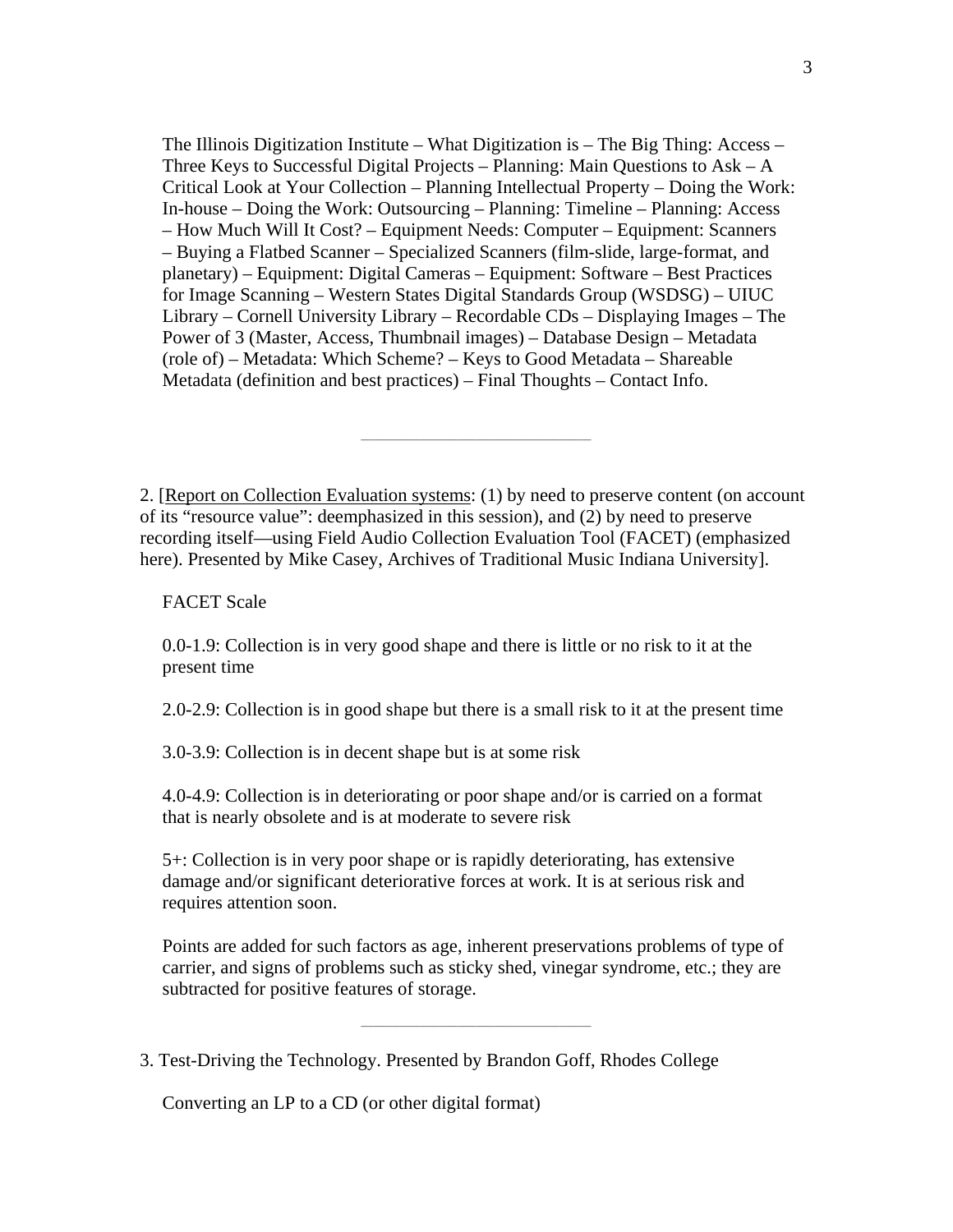Materials Needed – Make the Connections – Land of Conversion – Edit and Burn.

**\_\_\_\_\_\_\_\_\_\_\_\_\_\_\_\_\_\_\_\_\_\_\_\_\_\_\_\_\_\_\_\_\_\_\_\_\_\_\_\_\_\_\_\_\_\_\_\_\_\_\_\_\_\_\_\_\_\_\_\_\_\_\_\_\_\_\_\_\_\_\_\_\_\_**

4. Copyright Issues in a Digital Environment. Presented by Maureen Whalen, Assoc. General Counsel, The J. Paul Getty Trust.

Goals –Things We Are Not Going To Talk About – Things We Are Going to Talk About – Assumptions – Music Copyright Nomenclature – Music Copyright Nomenclature – Copyright Law and Music – Proposed Uses of Digital Copies – Rights Information – Finding Rights Information – Rights Assessments – Proposed Uses of Digital Copies – Rights Information – Finding Rights Information – Rights Assessments – Capturing Rights Information – Translating Rights Metadata into Business Rules – Examples of IP Business Rules (or Values) – Permission or Fair Use – Permission Analysis – When Seeking Permission – Permission Request – Permissions: No Response – Fair Use – Purpose of Use – Transformative Uses  $\&$ Functional Test – Fair Use: Four Factors – Character of the Use – Nature of Material Used – Amount Used – Effect on Market – Contemporaneous Writings of Fair Use Analysis – Reproductions by Libraries and Archives of Works in Collection – Special Rules for Pre-1972 Sound Recordings – Best Practices and Guidelines – Required Reading.

Required Reading: (1) California Digital Library Project; (2) CLIR Reports; (3) The Patry Copyright Blog; (4) Peter Hirtle's Term of Copyright Chart; (5) University of Texas Crash Course in Copyright.

Useful source of information: Section 108 Study Group. (Exceptions for Libraries in Copyright Law).

## **MLA (75th Anniversary Meeting)**

#### Plenary Session 1: MLA'ers: Past, Present, and Into Our Future

One of the longest-term members, one in mid-career, and one in the first few years of his career answer the questions: What were the circumstances surrounding your joining MLA? How has technology changed since you began? Etc.

**\_\_\_\_\_\_\_\_\_\_\_\_\_\_\_\_\_\_\_\_\_\_\_\_\_\_\_\_\_\_\_\_\_\_\_\_\_\_\_\_\_\_\_\_\_\_\_\_\_\_\_\_\_\_\_\_\_\_\_\_\_\_\_\_\_\_\_\_\_\_\_\_\_\_\_**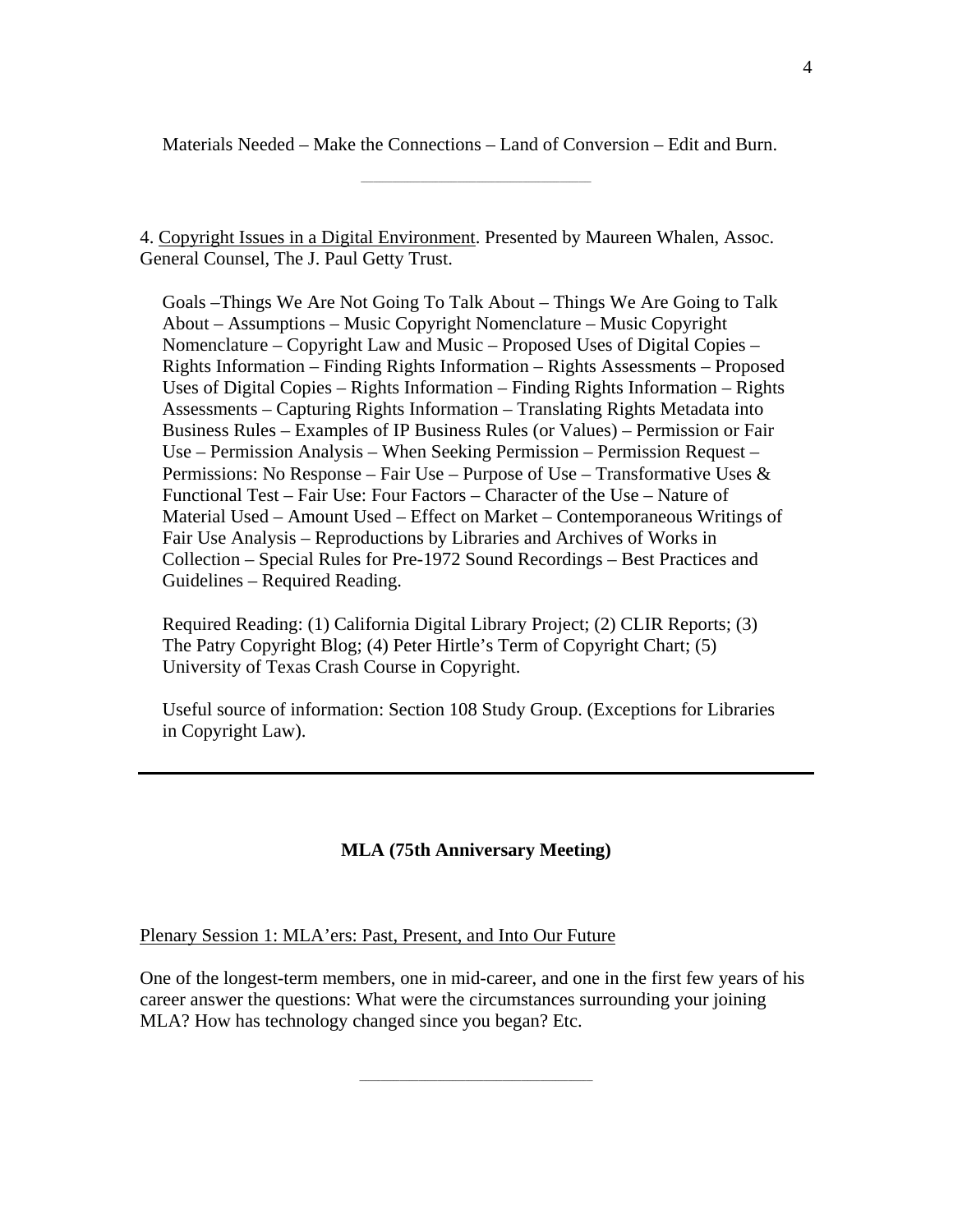Ten Years of Variations (Music-Streaming-for-Study Program at Indiana University, introduced in 1996). Presented by Philip Ponella (who has been there 1 ½ years)

The program developed within the context of IU's culture of developing software and with the assistance of IBM.

Only 11,000 sound recordings (out of a much larger collection) have been digitized; necessity of reminding students that not everything is available for streaming (yet).

System only went down once (when IU's system went down).

Importance of culture of collaboration

Mac client in addition to Windows.

Variation2 is what they are using now; Variation3, on the way, will represent an attempt to provide a "turnkey" system that other institution can use, and should provide improved searching and browsing capabilities by means of the implementation of a new metadata/cataloging model. There are test sites at New England Conservatory, Ohio State, and the Tri-College consortium (Haverford, Swarthmore, Bryn Mawr).

They have no copyright clearance, but Ponella believes that a model for copyright clearance will be made available in several years.

A member of the audience pointed out that in Finland, they have found that a certain amount of free availability increases demand for more, even if it is for a fee.

Some of the features (such as score annotation, use of timelines, name-UT searches and displays (with incipits), demonstrated.

**\_\_\_\_\_\_\_\_\_\_\_\_\_\_\_\_\_\_\_\_\_\_\_\_\_\_\_\_\_\_\_\_\_\_\_\_\_\_\_\_\_\_\_\_\_\_\_\_\_\_\_\_\_\_\_\_\_\_\_\_\_\_\_\_\_\_\_\_\_\_\_\_\_\_\_**

**\_\_\_\_\_\_\_\_\_\_\_\_\_\_\_\_\_\_\_\_\_\_\_\_\_\_\_\_\_\_\_\_\_\_\_\_\_\_\_\_\_\_\_\_\_\_\_\_\_\_\_\_\_\_\_\_\_\_\_\_\_\_\_\_\_\_\_\_\_\_\_\_\_\_\_**

Annual Meeting of IAML-US (U.S. branch of the International Association of Music Libraries)

Reports from "The 4 'R' projects" (RILM, RISM, RIPM, RIDIM) Information about the upcoming annual meeting of IAML in Sweden.

Sound Preservation Practices. Presented by Michael T. Casey, Indiana University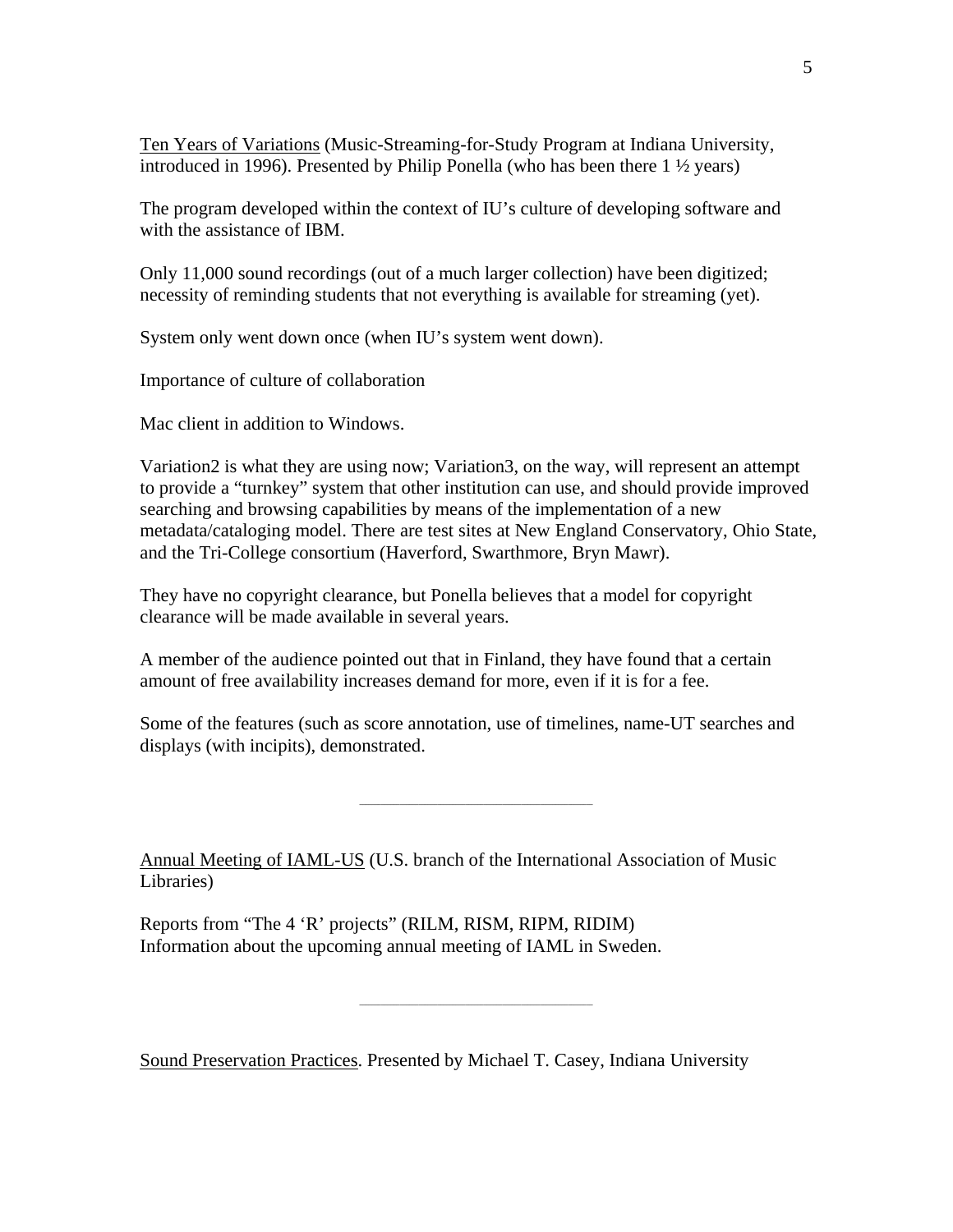Report on Sound Directions: Digital Preservation and Access for Global Audio Heritage, a project representing the collaborative efforts of (1) Indiana University's Archives for Traditional Music, (2) Harvard's Archive of World Music, (3) the Digital Library Program at Indiana University, and (4) the Office for Information Systems at Harvard University.

It's goals are:

- Develop best practices and test emerging standards for audio preservation in the digital domain
- Produce digital audio preservation packages that are interoperable—that can be exchanged and read by each other's preservation repositories—thereby ensuring that true preservation has been achieved
- Establish at each university digital audio preservation systems that will enable this work to be carried into the future
- Preserve critically endangered, highly valuable, unique field recordings that are of extraordinary national interest.

Content: field recordings of unique and irreplaceable materials recorded by anthropologists and others from the 1920s to the present and held in the collections of IU and Harvard.

Funding: NEH

In 1989, in the world of sound archiving, the focus of efforts shifted from preserving the carrier to preserving the content; the former goal was revealed to be impracticable, and it was decided that there was no longer any point in waiting for the perfect carrier to be invented. Instead, storage should allow for migration from carrier to carrier. This principle, and many others, are outlined in documents TC03 and TC04 of the Intl. Assoc. of Sound Archivists (IASA). Cf. http://www.iasa-web.org/tc04/tc04.htm

Among the other principles presented in TC04 is one which states that preservation masters should not be "improved" in any way; even silences (unless lasting longer than 20 min.) should be retained. High-resolution digitizing is called for. Methods for preserving the integrity of a file (containing a recording) are prescribed.

The Broadcast wave file, standard in Europe, with "catastrophe metadata" in the header, is prescribed. IU also includes the system no. of the record in their catalog, in order to preserve the link with their metadata on the recorded material in the file.

Harvard is developing a B-wave editor, and plans to release this tool to the public in a year or so.

Repertoire should be chosen according to preservation needs (the content-preservation needs mentioned, but not elaborated upon by Casey in his presentation in the Pre-Conference Workshop on Digitizing Music). The example given is Pre-Taliban music in Afghanistan.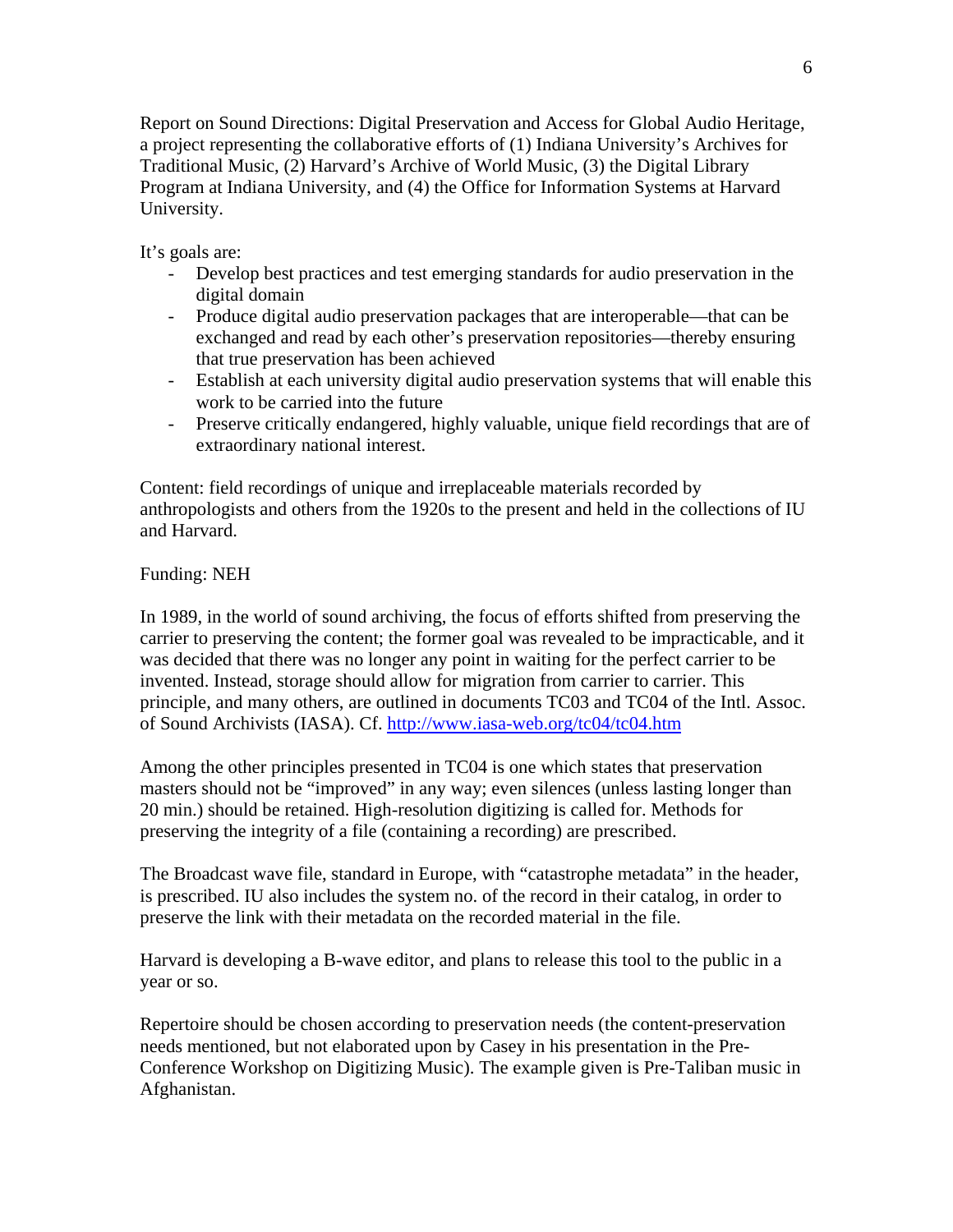At IU, they are interested in getting the Variations program to be able to handle their type of material.

Quality Control system described. (Some of it needs to be done "up front" to prevent repetitive errors.)

Staff and Workflow Issues. Importance of training the sound engineer in archival preservation principles and techniques.

Further information at: http://www.dlib.indiana.edu/projects/sounddirections/projectDoc/admin/grant.shtml

**\_\_\_\_\_\_\_\_\_\_\_\_\_\_\_\_\_\_\_\_\_\_\_\_\_\_\_\_\_\_\_\_\_\_\_\_\_\_\_\_\_\_\_\_\_\_\_\_\_\_\_\_\_\_\_\_\_\_\_\_\_\_\_\_\_\_\_\_\_\_\_\_\_\_\_**

Plenary Session 2: Collaborations: An Interview with Augusta Read Thomas, Maestro David Loebel and MLA's Don Roberts

The composer Augusta Read Thomas, as recipient of a commission from MLA for a composition to celebrate the organizations's  $75<sup>th</sup>$  anniversary, talked about the composition, the compositional process, and her collaboration, as composer-in-residence, with the Chicago Symphony Orchestra ; Maestro Loebel, conductor of the Memphis Symphony Orchestra, which performed the composition in the evening of the same day, talked about his collaboration with the composer.

**\_\_\_\_\_\_\_\_\_\_\_\_\_\_\_\_\_\_\_\_\_\_\_\_\_\_\_\_\_\_\_\_\_\_\_\_\_\_\_\_\_\_\_\_\_\_\_\_\_\_\_\_\_\_\_\_\_\_\_\_\_\_\_\_\_\_\_\_\_\_\_\_\_\_\_**

Aleph-Users Meeting. Led by Grace Fitzgerald, University of Iowa

Nina David Mills, representing North American Aleph Users' Group (NAAUG), answered questions about the restructuring and name change—to Ex Libris Users of North America (ELUNA). It's website is at www.elu-na.org.

The suggestions, requests, comments, and other feedback of the Music Aleph Users Group will no longer be communicated to Ex Libris directly, but through the unified users' group (NAAUG). The environment is now more user-friendly. Nevertheless, Ex Libris is not very forthcoming in providing simple information on what is different in a new version. Why don't they provide this information to users only (via a login code) on the ELU-NA website?

Users in the meeting are on various versions of Aleph, from 14 to 17.1. SBU is among the few institutions on 17.1.

**\_\_\_\_\_\_\_\_\_\_\_\_\_\_\_\_\_\_\_\_\_\_\_\_\_\_\_\_\_\_\_\_\_\_\_\_\_\_\_\_\_\_\_\_\_\_\_\_\_\_\_\_\_\_\_\_\_\_\_\_\_\_\_\_\_\_\_\_\_\_\_\_\_\_\_**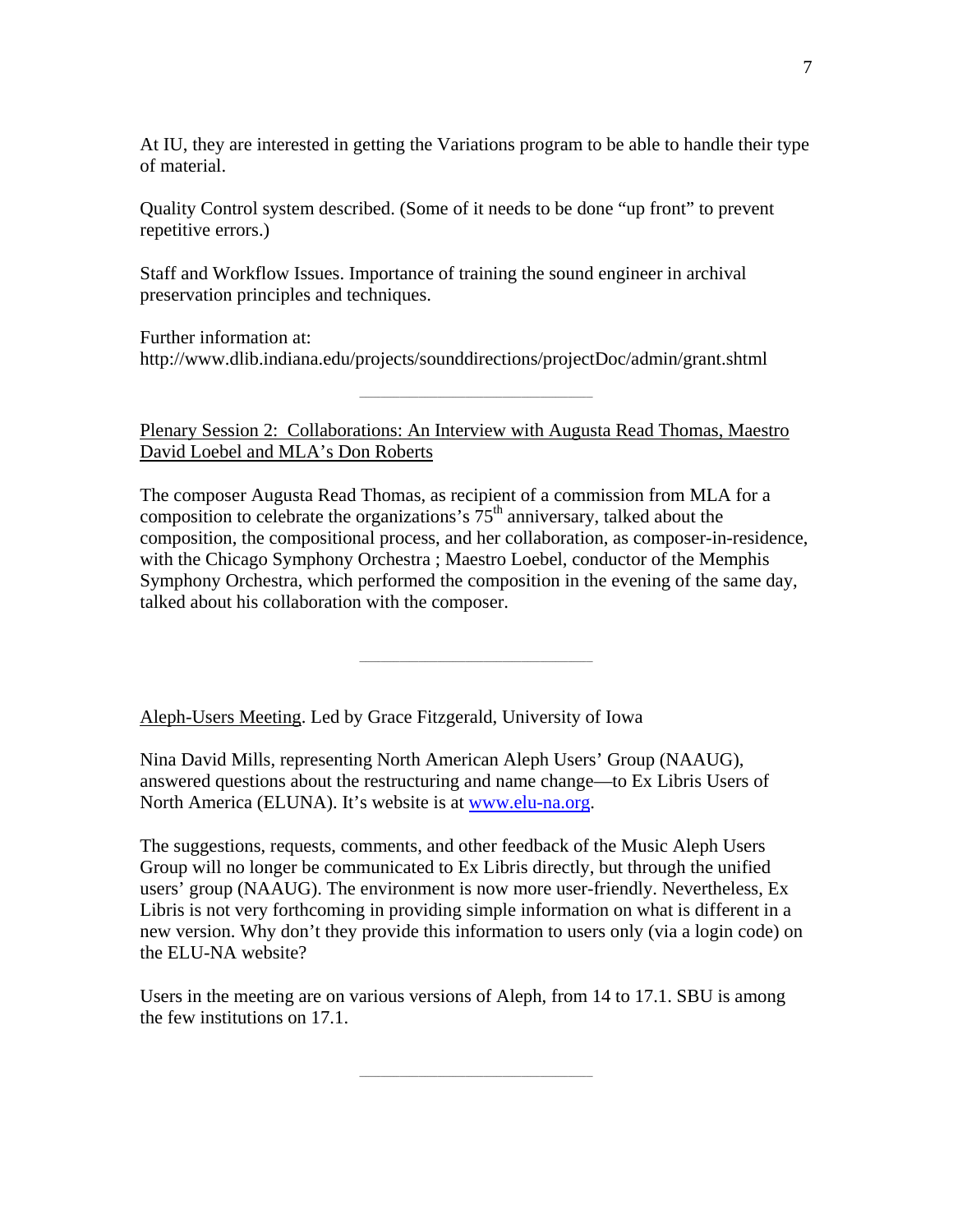From AACR2 to RDA (Resource Description and Access): an Evolution. Presented by Kathy Glennan, Univ. of Maryland

Why new cataloging rules? – Why not AACR3? – Naming the new code: RDA – RDA: Big picture concepts – RDA will… – RDA achievements to date – RDA stakeholders – Caveat – RDA organization – RDA will also include – RDA Part I: Chapters – RDA, Pt. 1: Guideline Structure – RDA, Pt. 1: Chapter 2 example – RDA, Pt. 2: Relationships – RDA, Pt. 3: Access point control – RDA timeline – RDA constituency review – RDA: MLA's role – AACR2 vs. RDA – RDA: Mandatory elements – AACR2 vs. RDA – RDA: Issues in tension – RDA: More information – Thanks to… – Questions.

**\_\_\_\_\_\_\_\_\_\_\_\_\_\_\_\_\_\_\_\_\_\_\_\_\_\_\_\_\_\_\_\_\_\_\_\_\_\_\_\_\_\_\_\_\_\_\_\_\_\_\_\_\_\_\_\_\_\_\_\_\_\_\_\_\_\_\_\_\_\_\_\_\_\_\_**

"Netmusik": Legal Music Download from Danish Libraries. Presented by Ole Bisbjerg, State and University Library, Copenhagen.

Denmark has one of the highest rates of internet access in the world: 83%. The Danish Ministry of Culture has instituted a program providing controlled access to the contents of CD tracks. The types of access include "borrowing"—for 1 or 7 days—and downloading for permanent use. The latter option costs about \$1 per track. The repertoire is limited to Danish music of all genres, classical and popular. One of the goals of the program is to discourage pirating and gain some control over the number of downloads. This service, called "Netmusik", is made available to the card-holding patrons of libraries around the country. Licensing arrangements are made, through the national offices of the recording companies, with the main office of each (in New York or wherever). Each library buys a license for a certain number of downloads, and it receives a part of the client's \$1 fee back. There are still some "bugs" to be worked out of the system, and there are "huge" problems with digital rights management, but even so, there are 1000 downloads a day.

The site also enables the purchase via downloading of sheetmusic by providing a link to SheetMusicNow.com (linked, in turn, to it's partner Sunhawk.com).

The Ministry of Culture finds that the project demonstrates that the recording industry and libraries can work together successfully—but that there is still a long way to go in developing this type of collaboration. Similar programs have been, or are being, developed in Norway, Sweden, the Netherlands, and Germany.

Bibliotekernes Netmusik is at: https://www.bibliotekernesnetmusik.dk/netmusik2006/

**\_\_\_\_\_\_\_\_\_\_\_\_\_\_\_\_\_\_\_\_\_\_\_\_\_\_\_\_\_\_\_\_\_\_\_\_\_\_\_\_\_\_\_\_\_\_\_\_\_\_\_\_\_\_\_\_\_\_\_\_\_\_\_\_\_\_\_\_\_\_\_\_\_\_\_**

Scheduled conversation with colleague on consideration of putting recital recordings online.